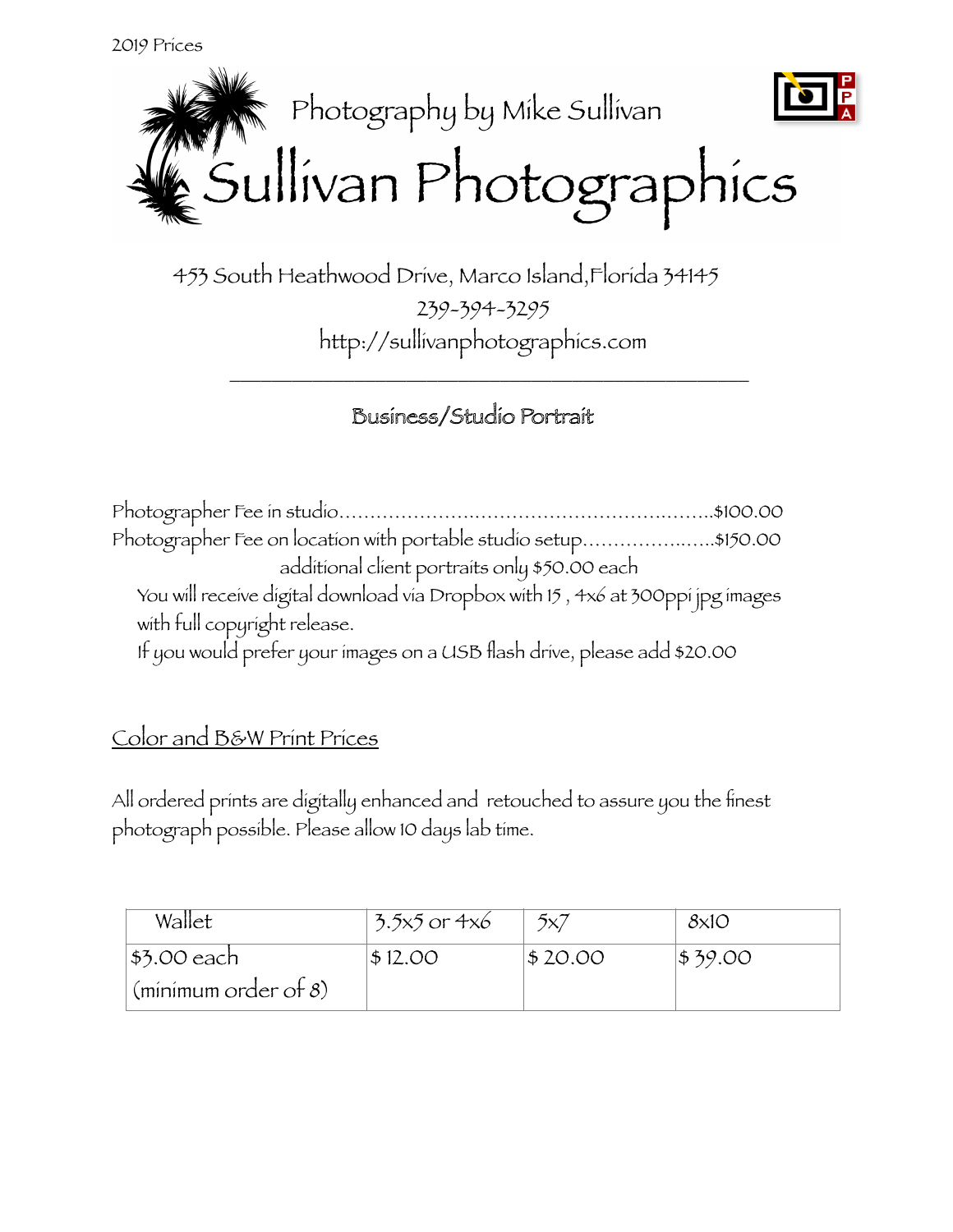|            | $11\times14$ | 16x20    | 20x24    | 20x30    | 24x36    |
|------------|--------------|----------|----------|----------|----------|
| Print Only | 75.00<br>\$  | \$150.00 | \$175.00 | \$200.00 | \$300.00 |
|            |              |          |          |          |          |
| Salon      | \$95.00      | \$175.00 | \$200.00 | \$235.00 | \$335.00 |
| Board      |              |          |          |          |          |
| Dry Mount  |              |          |          |          |          |
| *Canvas    | \$350.00     | \$450.00 | \$500.00 | \$550.00 | \$650.00 |
| Gallery    |              |          |          |          |          |
| Wrap       |              |          |          |          |          |

Custom Enlargements

\*Please see "Custom Gallery Wrap Collections" for additional sizes and packages

## Deposits and payment

When ordering prints payment in full must be received for us to begin work on your order. All billing is due upon receipt. After 30 days a finance charge of 1.5% per month will be assessed.

6% FL. sales tax & shipping is charged on each order.

Photography prices are subject to change. Please make sure you have our current price list. All Photos are copyright protected © Sullivan Photographics.